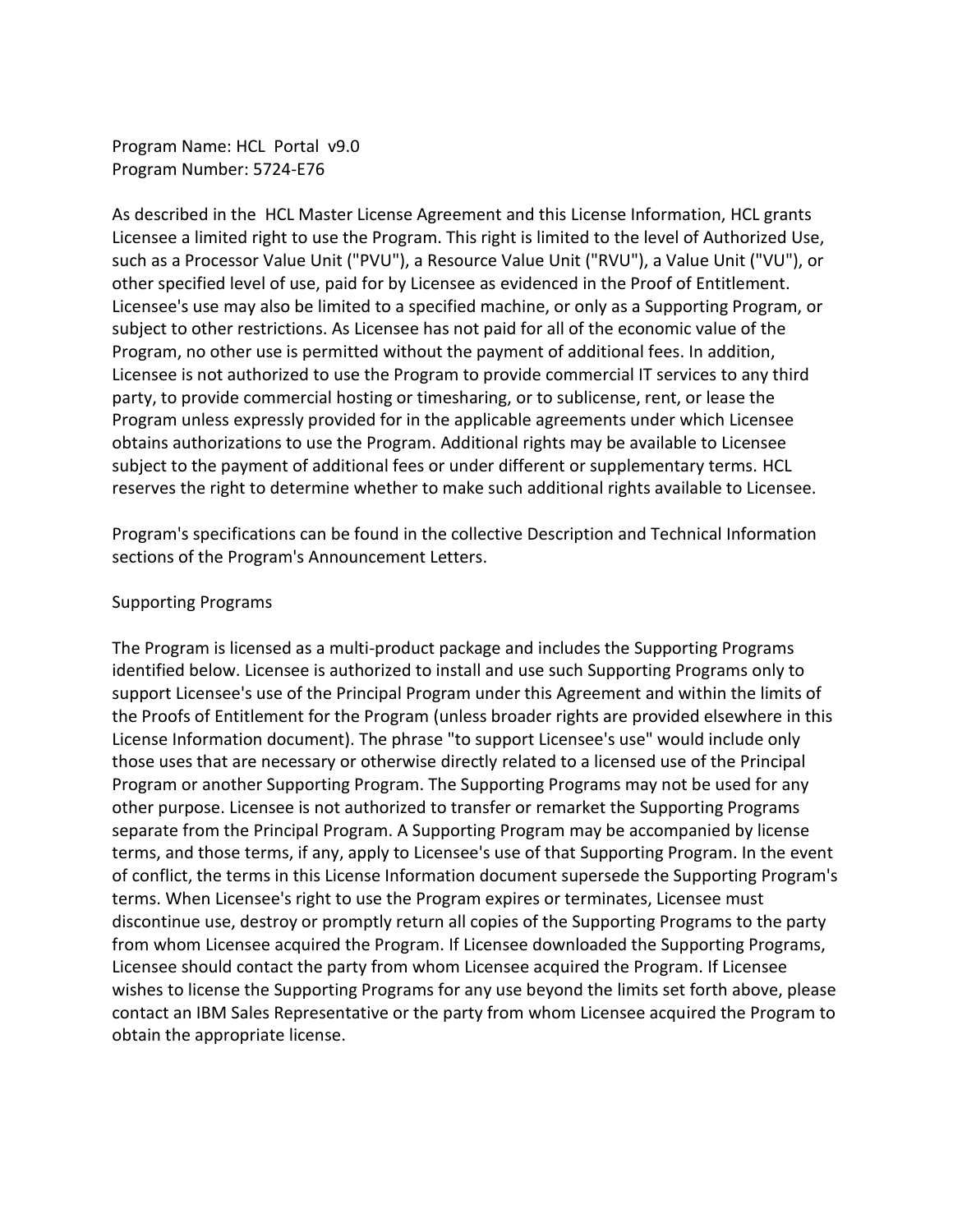The following are Supporting Programs licensed with the Program: HCL Portal Personalization HCL Portal Search IBM WebSphere Application Server Network Deployment IBM DB2 Advanced Workgroup Server Edition ("IBM DB2")

### Prohibited Components

Notwithstanding any provision in the Agreement, Licensee is not authorized to use any of the following components or functions of the Program: IBM WebSphere eXtreme Scale (of WebSphere Application Server)

#### Benchmarking

Licensee may disclose the results of any benchmark test of the Program or its subcomponents to any third party provided that Licensee (A) publicly discloses the complete methodology used in the benchmark test (for example, hardware and software setup, installation procedure and configuration files), (B) performs Licensee's benchmark testing running the Program in its Specified Operating Environment using the latest applicable updates, patches and fixes available for the Program from HCL or third parties that provide IBM products ("Third Parties"), and (C) follows any and all performance tuning and "best practices" guidance available in the Program's documentation and on IBM's support web sites for the Program. If Licensee publishes the results of any benchmark tests for the Program, then notwithstanding anything to the contrary in any agreement between Licensee and HCL or Third Parties, HXL and Third Parties will have the right to publish the results of benchmark tests with respect to Licensee's products provided HCL or Third Parties complies with the requirements of (A), (B) and (C) above in its testing of Licensee's products.

Notwithstanding the foregoing, under no circumstances may Licensee publish the results of benchmark tests run on Oracle Outside In Technology without prior written permission.

The above benchmarking terms apply to the following Programs or subcomponents: IBM WebSphere Application Server HCL Portal

Source Components and Sample Materials

The Program may include some components in source code form ("Source Components") and other materials identified as Sample Materials. Licensee may copy and modify Source Components and Sample Materials for internal use only provided such use is within the limits of the license rights under this Agreement, provided however that Licensee may not alter or delete any copyright information or notices contained in the Source Components or Sample Materials. IBM provides the Source Components and Sample Materials without obligation of support and "AS IS", WITH NO WARRANTY OF ANY KIND, EITHER EXPRESS OR IMPLIED,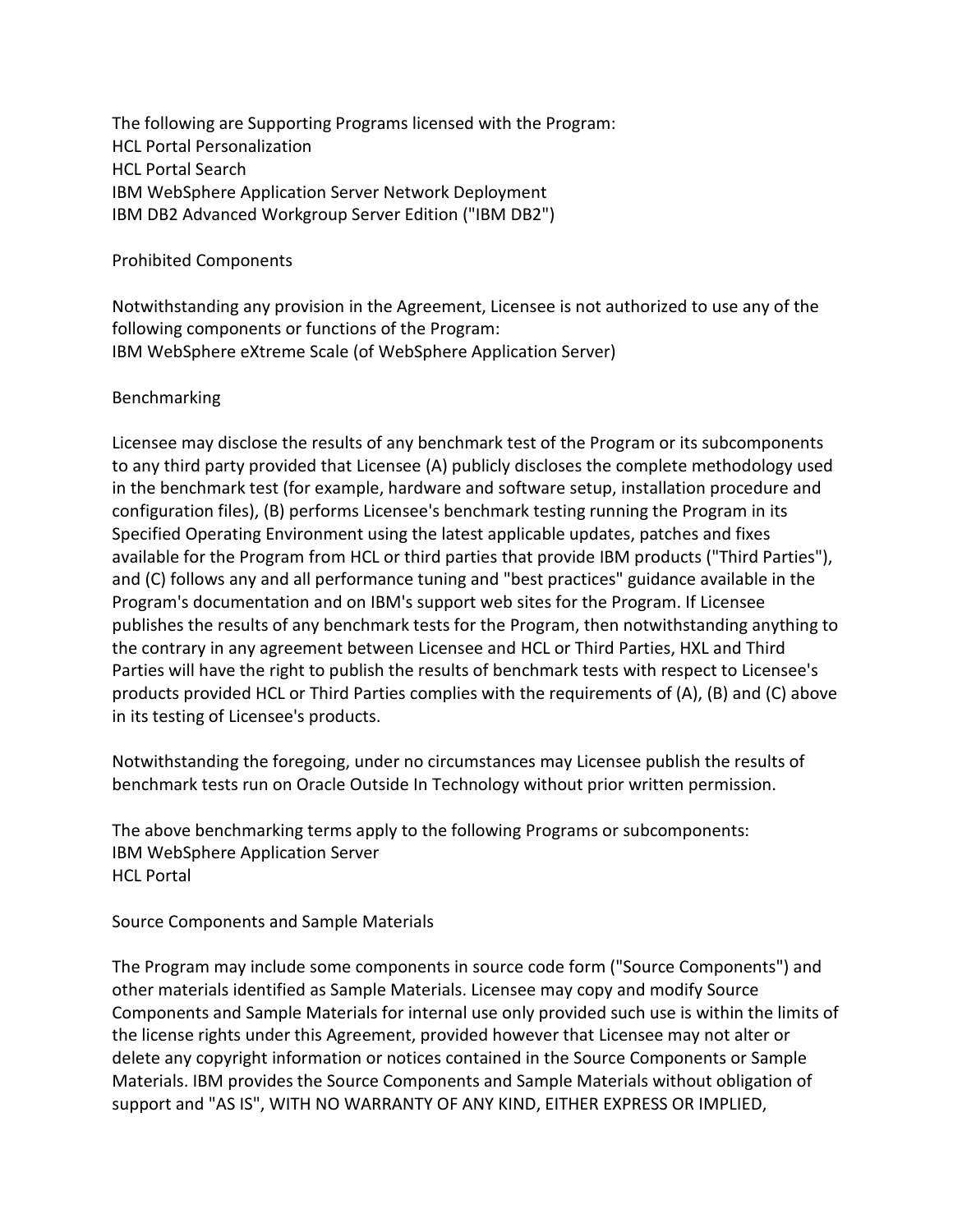INCLUDING THE WARRANTY OF TITLE, NON-INFRINGEMENT OR NON-INTERFERENCE AND THE IMPLIED WARRANTIES AND CONDITIONS OF MERCHANTABILITY AND FITNESS FOR A PARTICULAR PURPOSE.

Terms for Oracle Outside In Technology

The Programs licensed under this Agreement include Outside In filtering and document viewing technology (the "Outside In Technology") supplied by Oracle USA, Inc. ("Oracle"). The term "Outside In Technology" includes any technology licensed to Oracle by its suppliers. As used in the Agreement, the term "IBM supplier" shall be deemed to include Oracle and its suppliers. In addition to the terms and conditions of this Agreement, as a condition of using the Outside In Technology, Licensee specifically agrees as follows:

(1) Oracle USA, Inc. is a third party beneficiary to this Agreement.

(2) Licensee may only transfer the Program by providing advance written notice to IBM and otherwise subject to the terms of this Agreement.

(3) Licensee may not publish the results of benchmark tests run on the Outside In Technology without prior written permission.

(4) HCL may inform HCL suppliers of compliance verification results relating to such HCL suppliers' components.

(5) To the extent allowed under applicable law, the Uniform Computer Information Transactions Act ("UCITA") does not apply.

Technology Preview Code

Technology Preview Code (TPC) may be included or distributed with the Program or updates to it but are not part of the Program. TPC is licensed under the same terms as the Program, except as provided below. TPC will be identified as such in the Notices File (or in an updated Notices File accompanying the updates). Some or all of the TPC may not be made generally available by IBM as or in a product. Licensee is permitted to use TPC only for internal use for evaluation purposes and not for use in a production environment. The Notices File may limit this evaluation use to an evaluation period. If so, at the end of such evaluation period Licensee must cease using and uninstall the TPC. IBM provides the TPC without obligation of support and "AS IS," WITHOUT WARRANTY OF ANY KIND, EITHER EXPRESS OR IMPLIED, INCLUDING, WITHOUT LIMITATION, THE WARRANTY OF TITLE, NON-INFRINGEMENT OR NON-INTERFERENCE AND ANY IMPLIED WARRANTIES AND CONDITIONS OF MERCHANTABILITY AND FITNESS FOR A PARTICULAR PURPOSE.

Licensee may not transfer TPC to another party except as a transfer accompanying the Program. TPC may contain a disabling device that will prevent it from being used after the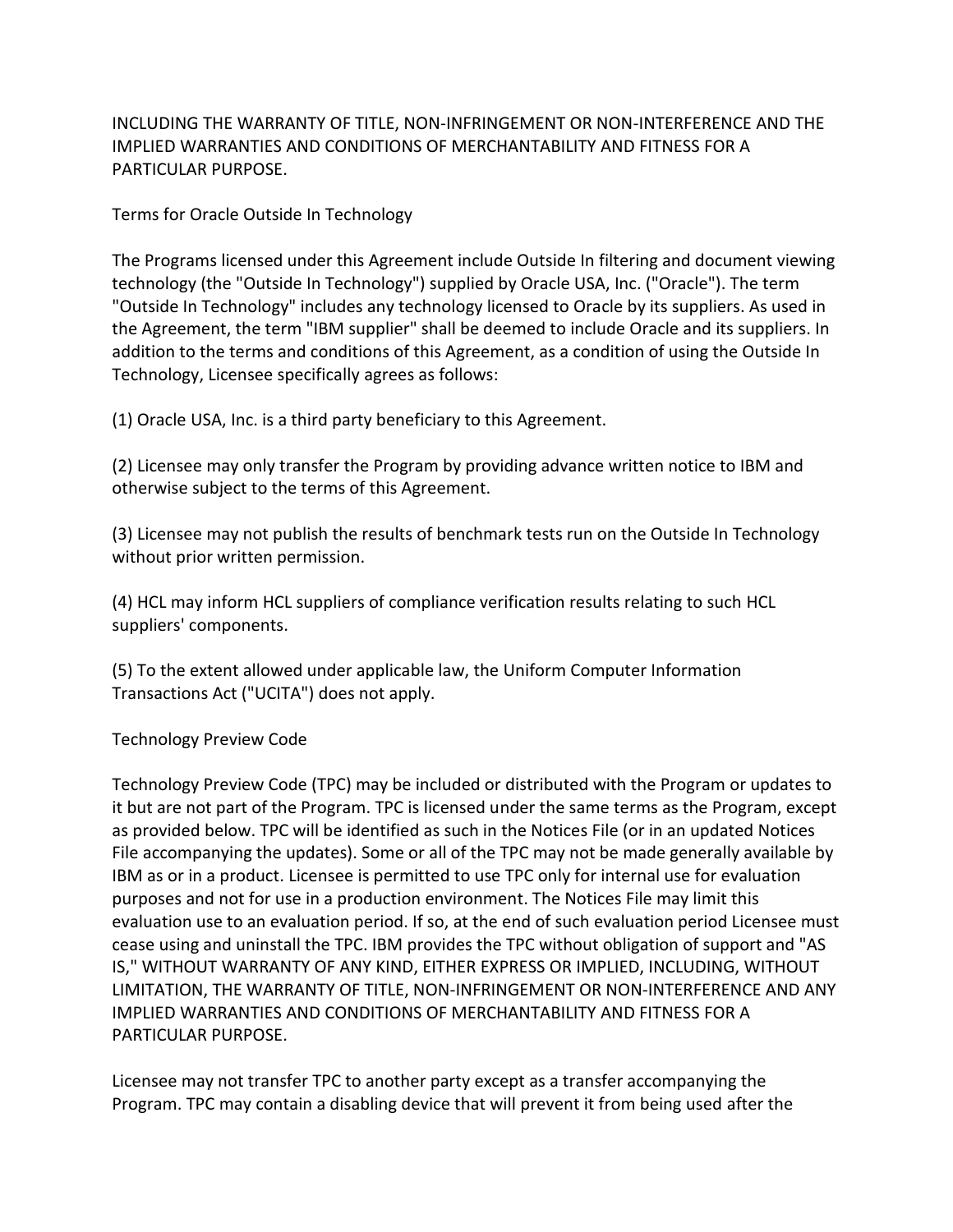evaluation period ends. Licensee will not tamper with this disabling device or the TPC. Licensee should take precautions to avoid any loss of data that might result when the TPC can no longer be used.

## Export and Import Restrictions

This Program may contain cryptography. Transfer to, or use by, users of the Program may be prohibited or subject to export or import laws, regulations or policies, including those of the United States Export Administration Regulations. Licensee assumes all responsibility for complying with all applicable laws, regulations, and policies regarding the export, import, or use of this Program, including but not limited to, U.S. restrictions on exports or reexports.

## Third Party Data and Services

The Program may contain links to or be used to access third party data services, databases, web services, software, or other third party content (all, "content"). Access to this content is provided "AS-IS", WITH NO WARRANTY OF ANY KIND, EXPRESS OR IMPLIED, INCLUDING THE WARRANTY OF TITLE, NON-INFRINGEMENT OR NON-INTERFERENCE AND THE IMPLIED WARRANTIES AND CONDITIONS OF MERCHANTABILITY AND FITNESS FOR A PARTICULAR PURPOSE. Access can be terminated by the relevant third parties at their sole discretion at any time. Licensee may be required to enter into separate agreements with the third parties for the access to or use of such content. IBM is not a party to any such separate agreements and as an express condition of this license Licensee agrees to comply with the terms of such separate agreements.

# Authorized User

Authorized User is a unit of measure by which the Program can be licensed. An Authorized User is a unique person who is given access to the Program. The Program may be installed on any number of computers or servers and each Authorized User may have simultaneous access to any number of instances of the Program at one time. Licensee must obtain separate, dedicated entitlements for each Authorized User given access to the Program in any manner directly or indirectly (for example: via a multiplexing program, device, or application server) through any means. An entitlement for an Authorized User is unique to that Authorized User and may not be shared, nor may it be reassigned other than for the permanent transfer of the Authorized User entitlement to another person.

# Processor Value Unit (PVU)

Processor Value Unit (PVU) is a unit of measure by which the Program can be licensed. The number of PVU entitlements required is based on the processor technology (defined within the PVU Table by Processor Vendor, Brand, Type and Model Number at http://www.ibm.com/software/lotus/passportadvantage/pvu\_licensing\_for\_customers.html) and the number of processors made available to the Program. IBM continues to define a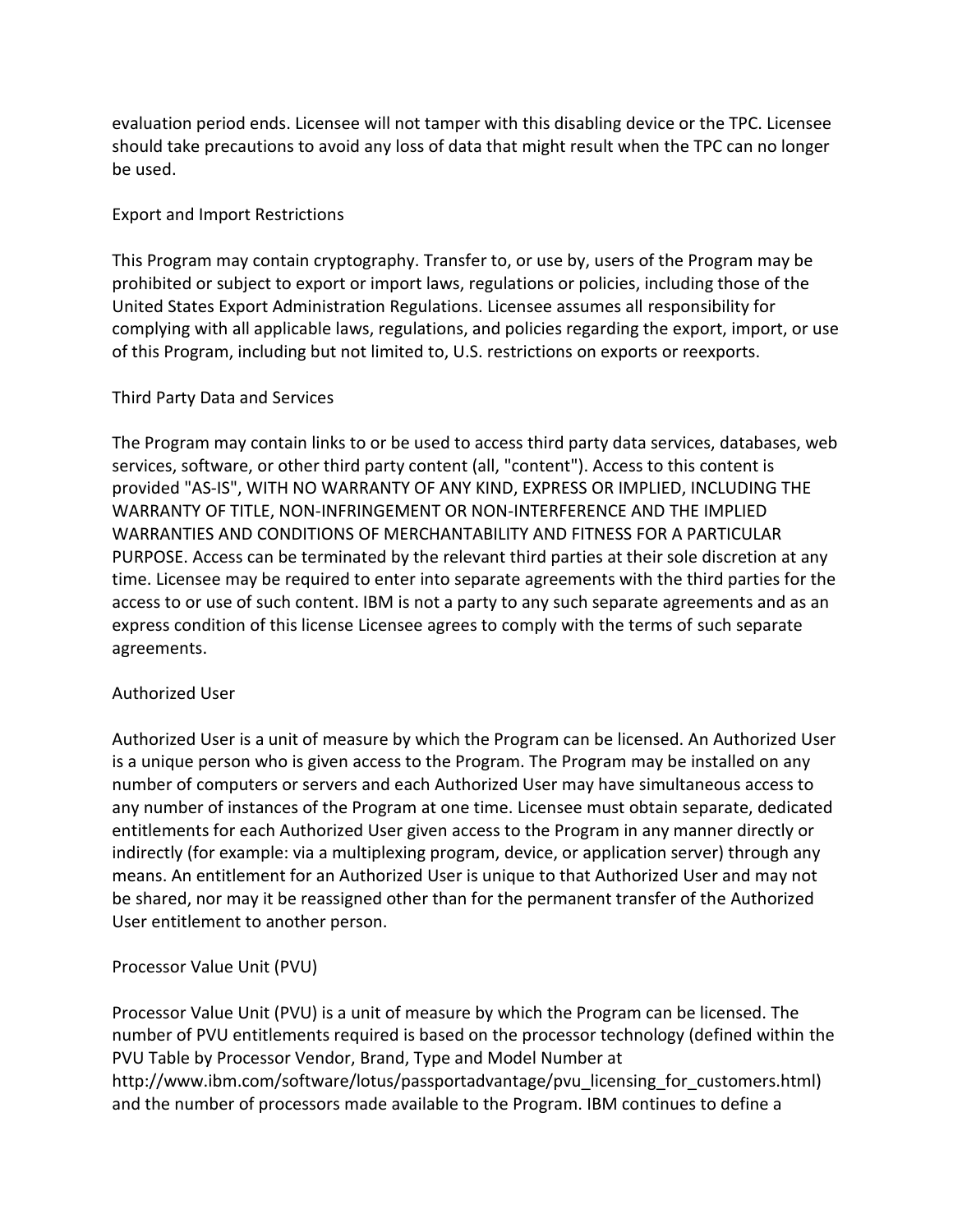processor, for the purpose of PVU-based licensing, to be each processor core on a chip. A dualcore processor chip, for example, has two processor cores.

Licensee can deploy the Program using either Full Capacity licensing or Virtualization Capacity (Sub-Capacity) licensing according to the Passport Advantage Sub-Capacity Licensing Terms (see webpage below). If using Full Capacity licensing, Licensee must obtain PVU entitlements sufficient to cover all activated processor cores\* in the physical hardware environment made available to or managed by the Program, except for those servers from which the Program has been permanently removed. If using Virtualization Capacity licensing, Licensee must obtain entitlements sufficient to cover all activated processor cores made available to or managed by the Program, as defined according to the Virtualization Capacity License Counting Rules at http://www.ibm.com/software/lotus/passportadvantage/Counting\_Software\_licenses\_using\_s pecific\_virtualization\_technologies.html.

\* An Activated processor core is a processor core that is available for use in a physical or virtual server, regardless of whether the capacity of the processor core can be or is limited through virtualization technologies, operating system commands, BIOS settings, or similar restrictions.

## Program-unique Terms

## Components Not Used for Establishing Required Entitlements

When determining the number of entitlements required for Licensee's installation or use of the Program, the installation or use of the following Program components are not taken into consideration. In other words, Licensee may install and use the following Program components, under the license terms, but these components are not used to determine the number of entitlements required for the Program.

- Administrative Console (of WebSphere Application Server)
- Administrative Scripting (of WebSphere Application Server)

- Edge Components Sub Components: Site Selector, Metric Server, Custom Advisors, Consultants (of WebSphere Application Server)

- IBM HTTP Server (of WebSphere Application Server)
- IBM Resource Adapter for JMS (of WebSphere Application Server)
- IBM Thin Client for EJB (of WebSphere Application Server)
- IBM Thin Client for JMS (of WebSphere Application Server)
- IBM Thin Client for JAX-RPC (of WebSphere Application Server)
- IBM Thin Client for JAX-WS (of WebSphere Application Server)
- IBM Thin Admin Client (of WebSphere Application Server)
- IBM Thin Client for JPA (of WebSphere Application Server)
- IBM Thin Client for XML (of WebSphere Application Server)

- Performance and Analysis Tools: Dynamic Cache Monitor, Tivoli - Performance Viewer,

Performance Servlet (of WebSphere Application Server)

- Pluggable Application Client (of WebSphere Application Server)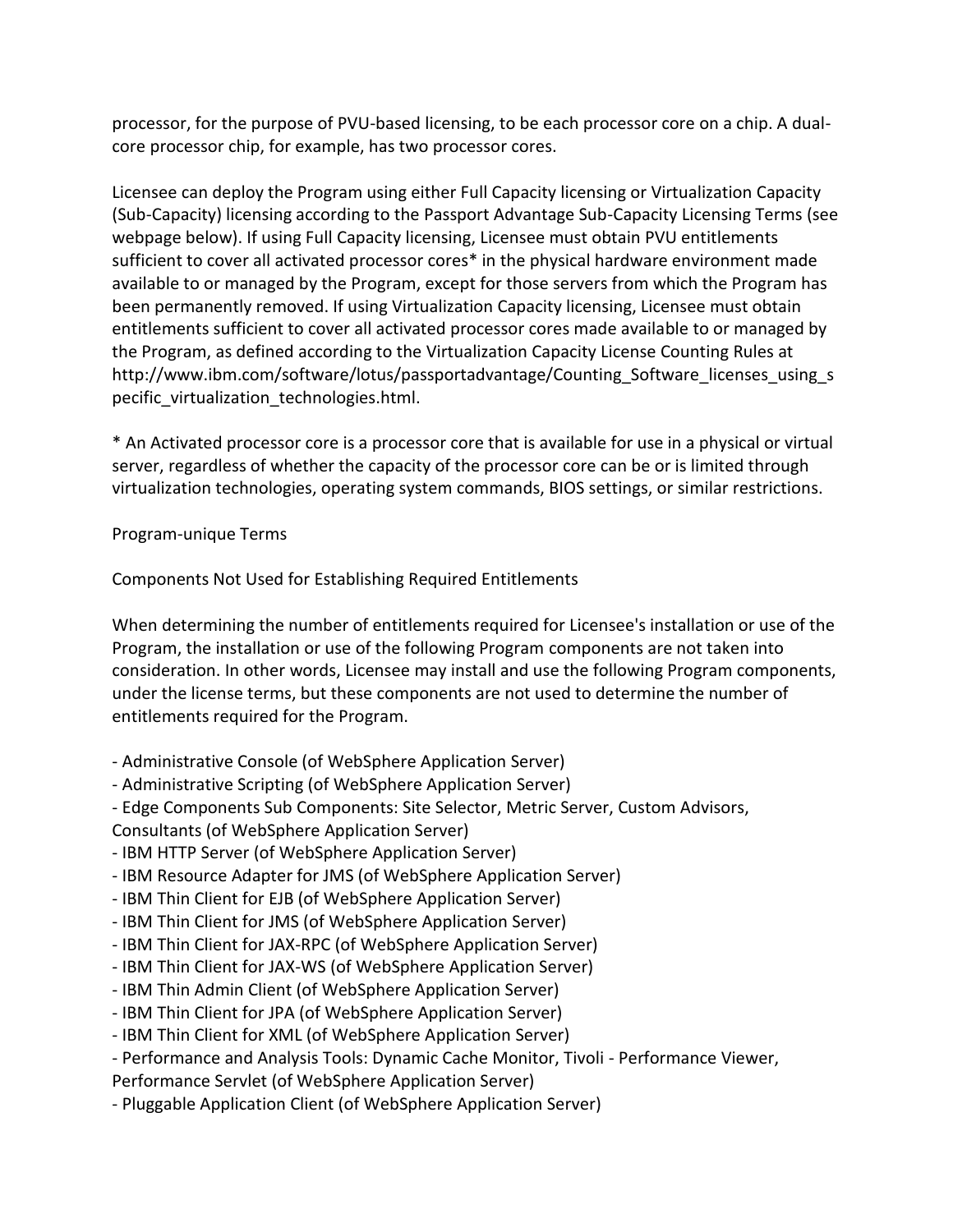- WebSphere Application Client (of WebSphere Application Server)
- WebServer Plugins (of WebSphere Application Server)

All components of the Program when used only for Developer uses. Developer use allows the Program to be deployed as part of Licensee's internal development and unit testing on a developer machine. A developer machine is a physical or virtual desktop environment, running a primary operating system and the Program, both of which are accessible and used by no more than one specified developer. Licensee is not authorized to use the Program for processing production workloads, simulating production workloads or testing scalability of any code, application or system.

All components of the Program when used only for augmenting a separately acquired WebSphere Application Server Network Deployment profile and supporting the remote administration and network deployment of the Program.

Supporting Programs Details

HCL Portal Personalization

- Entitlement: Ratio 1/1
- Use Limitations: Unrestricted

HCL Portal Search

- Entitlement: Ratio 1/1

IBM WebSphere Application Server Network Deployment

- Entitlement: Ratio 1/1
- Use Limitations: Use by Principal Program

IBM DB2 Advanced Workgroup Server Edition ("IBM DB2")

- Entitlement: No Metric
- Use Limitations: Use by Principal Program

"Addressable Device" is a unit of measure by which the Supporting Program can be licensed. An Addressable Device is a device upon which an application is installed that is addressable by the Supporting Program. Each application installation that is addressable by the Supporting Program counts as a separate Addressable Device.

"Employee" is a person hired for a wage, salary, periodic or hourly rate, fee, or payment to perform work for the Licensee, or any entity to which the Licensee may provide, under the terms of this license, authority to use the software entitled by this license.

"Use by Principal Program" means that neither Licensee nor any application, program, or device external to the Principal Program is authorized to directly use or access the services of the Supporting Program in any way. The Supporting Program is provided exclusively for use by the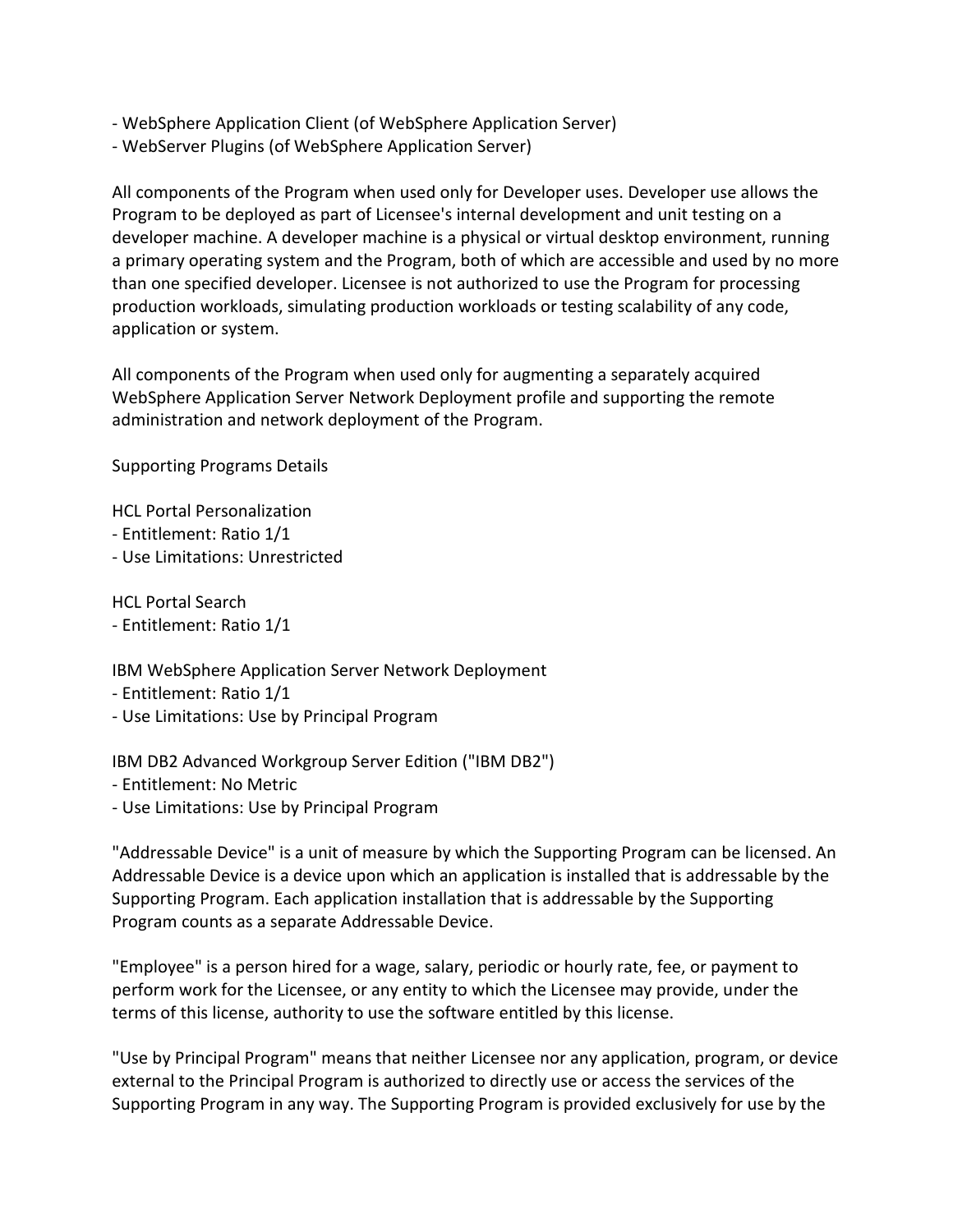Principal Program. Licensee may access the Supporting Program only to perform administrative functions, such as backup, recovery, and authorized configuration but may not directly use the Supporting Program for any productive use.

"Ratio n/m" means that Licensee receives some number ('n') entitlements for the Supporting Program for every specified number ('m') entitlements of the Principal Program as a whole. Unless otherwise specified, the number of entitlements for the Supporting Program is rounded up to a multiple of 'n'. For example, if a Program includes 100 PVUs for a Supporting Program for every 500 PVUs obtained of the Principal Program and Licensee acquires 1,200 PVUs of the Program, Licensee may install the Supporting Program and have processor cores available to or managed by it of up to 300 PVUs. Those PVUs would not need to be counted as part of the total PVU requirement for Licensee's installation of the Program on account of the installation of the Supporting Program (although those PVUs might need to be counted for other reasons, such as the processor cores being made available to the Principal Program, as well).

"Unrestricted" means that, notwithstanding the language above, Licensee's right to use the Supporting Program is not limited to use only in support of Licensee's use of the Principal Program. While the other restrictions on Licensee's use of the Supporting Program continue to apply, Licensee may use the Supporting Program for purposes independent of the licensed use of the Principal Program.

"No Metric" means this Supporting Program may be installed on as many machines and used by as many persons as is reasonably necessary within the use limitations that apply to this Supporting Program.

### Permitted Components

Notwithstanding any provision in the Agreement, Licensee is permitted to use only the following components or functions of the identified Supporting Program:

For WebSphere Application Server Network Deployment ("WAS ND")

Licensee may use WAS ND to manage copies of the Application Server Network Deployment component that Licensee acquired under a WebSphere Network Deployment or WAS for zOS license. Licensee may not use WAS ND to manage copies of the Application Server component acquired as part of a WebSphere Application Server or WebSphere Application Server - Express license, except when using the Job Manager component of WAS ND. The Job Manager component can be used with the administrative agents of any WebSphere Application Server edition.

For IBM DB2 Advanced Workgroup Server Edition

The Supporting Program may use a maximum of 16 processor cores and 128 GB of memory on each physical or virtual server; however, if the Supporting Program is used on a cluster of